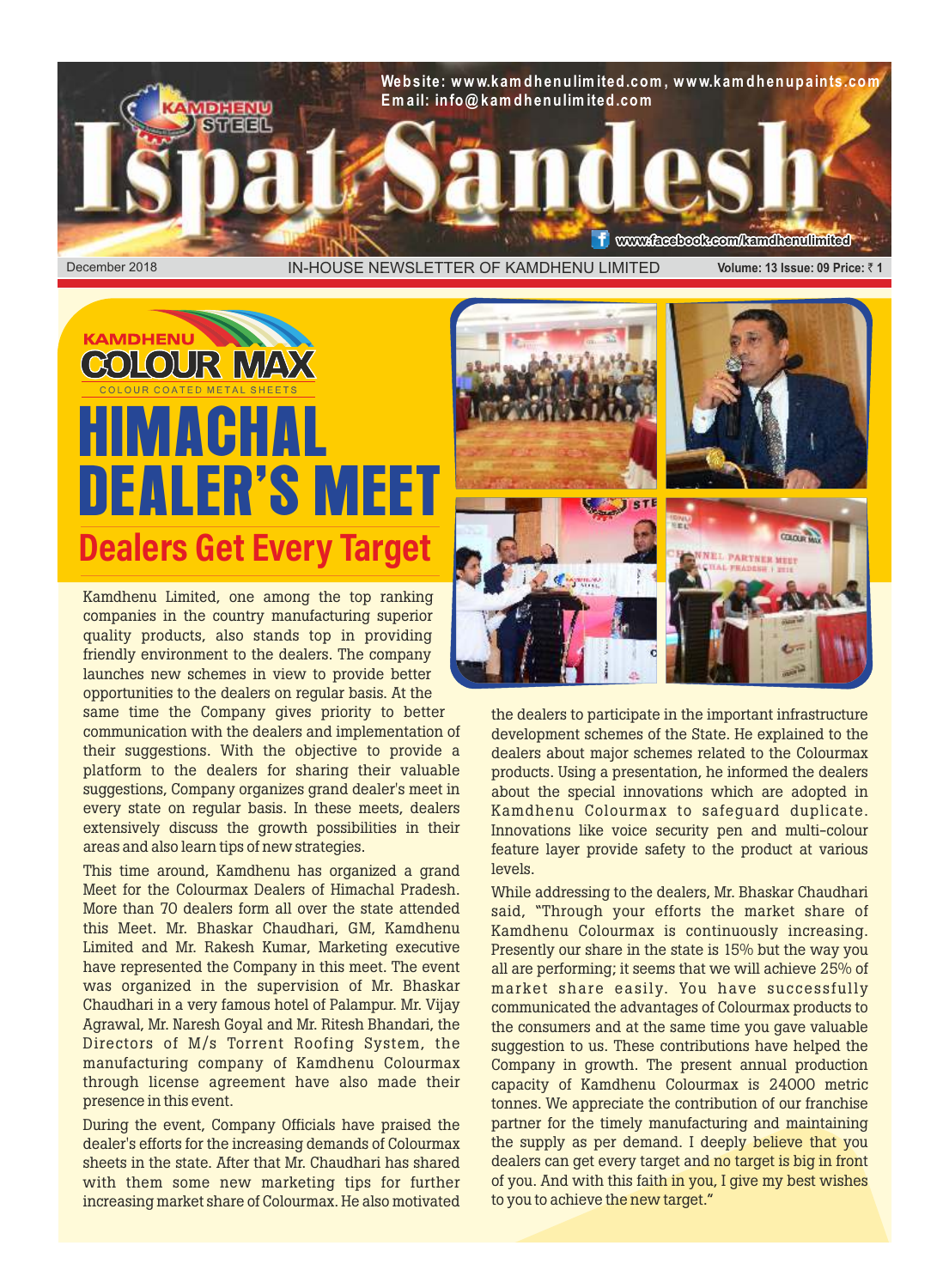## **KAMDHENU REACHES** KAZAKHST

One of the most trusted Brand in Iron and Steel, Kamdhenu Limited give priority to the happiness of its Dealers in addition to the satisfaction of the customers. Acknowledging the important role played by the dealers towards making the superior quality Kamdhenu products easily available to the customers in every part of the country, the Company offers beneficial schemes for them on regular intervals.

Recently, Company had given chance of 5-days tour of Almaty in Kazakhstan to the distributors and dealers. Started on 23rd November, 2018 this tour programme was attended by 26 persons, including Mr. Ganesh Agrawal, Director of Hindupur Steel & Alloys Pvt Ltd, the manufacturing company of Kamdhenu TMT under license agreement and 3 Kamdhenu Distributors Mr. Satish Kumar from M/s Pankaj Steel, Mr. Vikas Jain from M/s Ankur Chemicals and Mr. Rahul Aggarwal from M/s Agarwal Ispat in addition to 19 Kamdhenu dealers. Kamdhenu personnel, who also accompanied the team in this Central Asian tour programme, were Mr. Sushil Choudhary - Senior General Manager, Mr. Pravin Kumar and Mr. Suraj Dey.

While staying for 5 days in Almaty, Kazakhstan's largest metropolis, set in the foothills of the picturesque Trans-Ili Alatau Mountains, the team spent very enjoyable time all together. Almaty was the capital of Kazakhstan until 1997 and even today this beautiful city is the trading and cultural hub and the centre of commerce for Kazakhstan, with the stock exchange and all the big banks located there.

large public bathing complex with a magnificent Samarkand style domed pool which is the perfect place Here the touring team visited many world famous tourist destinations, like; Central State Museum, displaying thousands of historic Kazakh artifacts and the Panfilov Park, where the bright-yellow towers of Zenkov Cathedral present a beautiful scene. Everybody in the team strolled in beautiful Panfilov Park, admiring Sovietera architecture, Zenkov cathedral and WW2 monuments. Later on they also went to Arasan Baths, A to spend a few hours relaxing.

every product to the visitors. Among the company's Annary including means city of apple trees, and the the name it has a wide range of apple trees. This upwardly mobile city has many old era as well as modern time great infrastructures to view and learn. The backdrop of mountains against the taller buildings makes a dramatic and impressive sight, which was admired by all persons Almaty literally means 'city of apple trees', and like the on this tour. After having enjoyable time and many valuable learning the team had come back on 27th November 2018. The tour refreshed everyone and all got enthused to achieve bigger targets in the time to come.



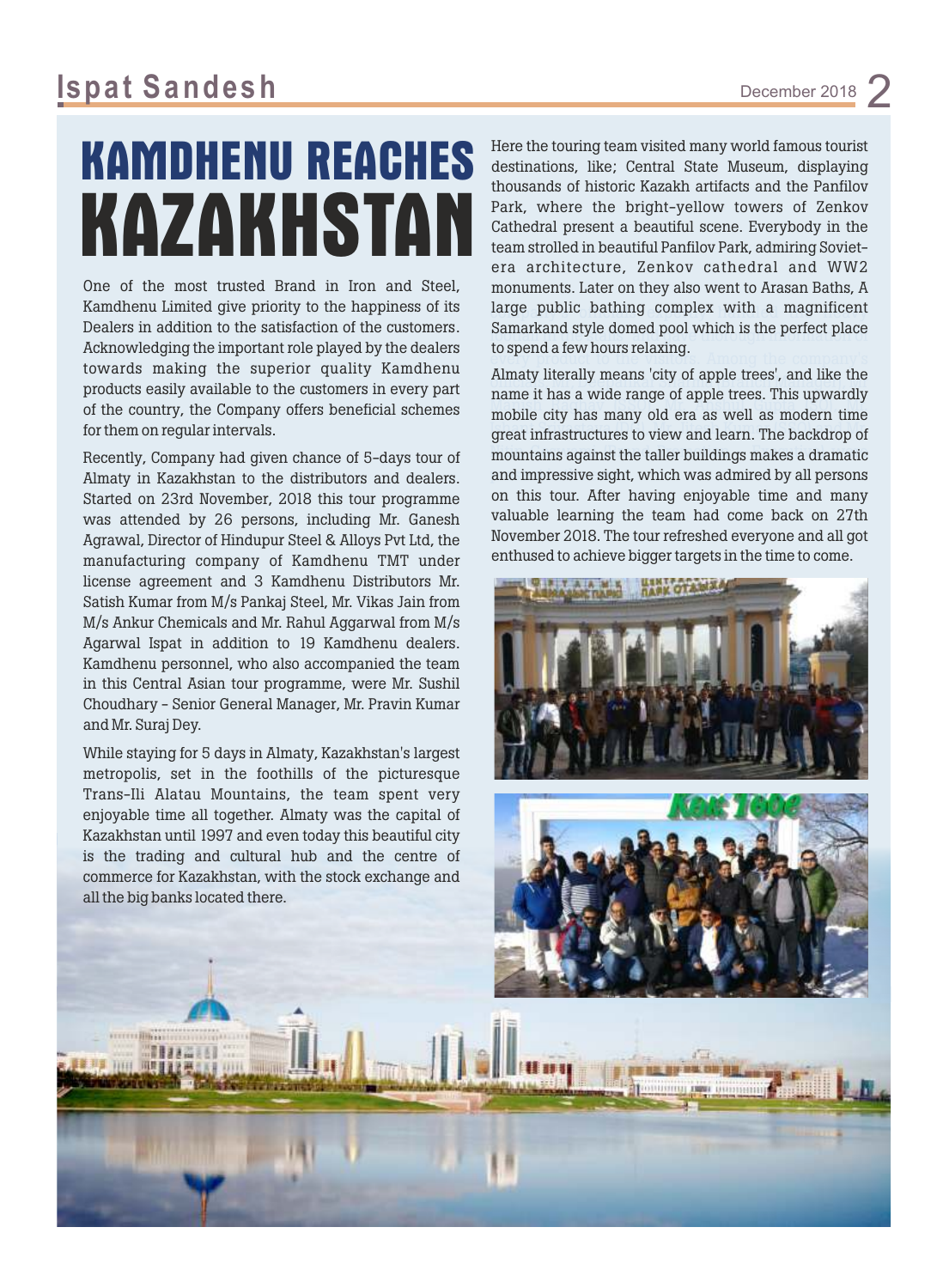

Kamdhenu Limited always contributes in creating healthy business environment with the similar promptness which it displays while manufacturing innovative and superior quality products. The Company admires better performing dealers and gives rewards for their efforts. Additionally, Company gives the special tour packages to motivate the performing dealers and they get chances to visit the world famous tourist destinations situated in India or abroad. These tours help them in freshen up and start their work with renewed energy.

Recently under tour package scheme, Dealers from Delhi got a chance to spend time full of adventures and amusements. Dealers from Delhi went to Ranthambhaur National Park and during this tour they spend some of the most memorable time of their life. Among the senior personnel of Kamdhenu Limited, Mr. Sachin Agarwal, Director, Mr. Sunil Bhardwaj, AGM and Vijay Shankar Singh participated in this 3-days tour. Delhi's Sales Promoter Mr. Rajinder Garg from Saturn Steel Pvt. Ltd. and distributers Mr. Anil Sharda, Mr. Pankaj Garg and Mr. Raman Gupta also went on this fun-filled trip.

Kamdhenu Dealers has enjoyed Jungle Safari during this 3-days long tour and they also visited the world famous Ranthambhaur fort. Company has also organized a award ceremony during this tour and give prizes to the performing dealers who have completed their targets. There was also provision of DJ night for dance and fun. Everybody tapped the feet on music and the dancing and partying kept going till late. Next day the touring team visited to Mehandipur Balaji Temple and did prayer there. Everyone on tour had great time full of fun, adventure and fond memories.

During this tour, Mr. Sachin Agarwal, the Director, Kamdhenu Limited said, "Dealers are the most important part of Kamdhenu Family. The Company has been continuously growing through your contributions. You keep intact the trust of consumers on the company's products. We have a high regard for your restless efforts and we try to provide a platform to recognize and reward your efforts. You all possess passion and perseverance to win and winning becomes your way of life which is worth praising. This tour package is also one way to increase your happiness so that you feel enthusiastic and perform even better."